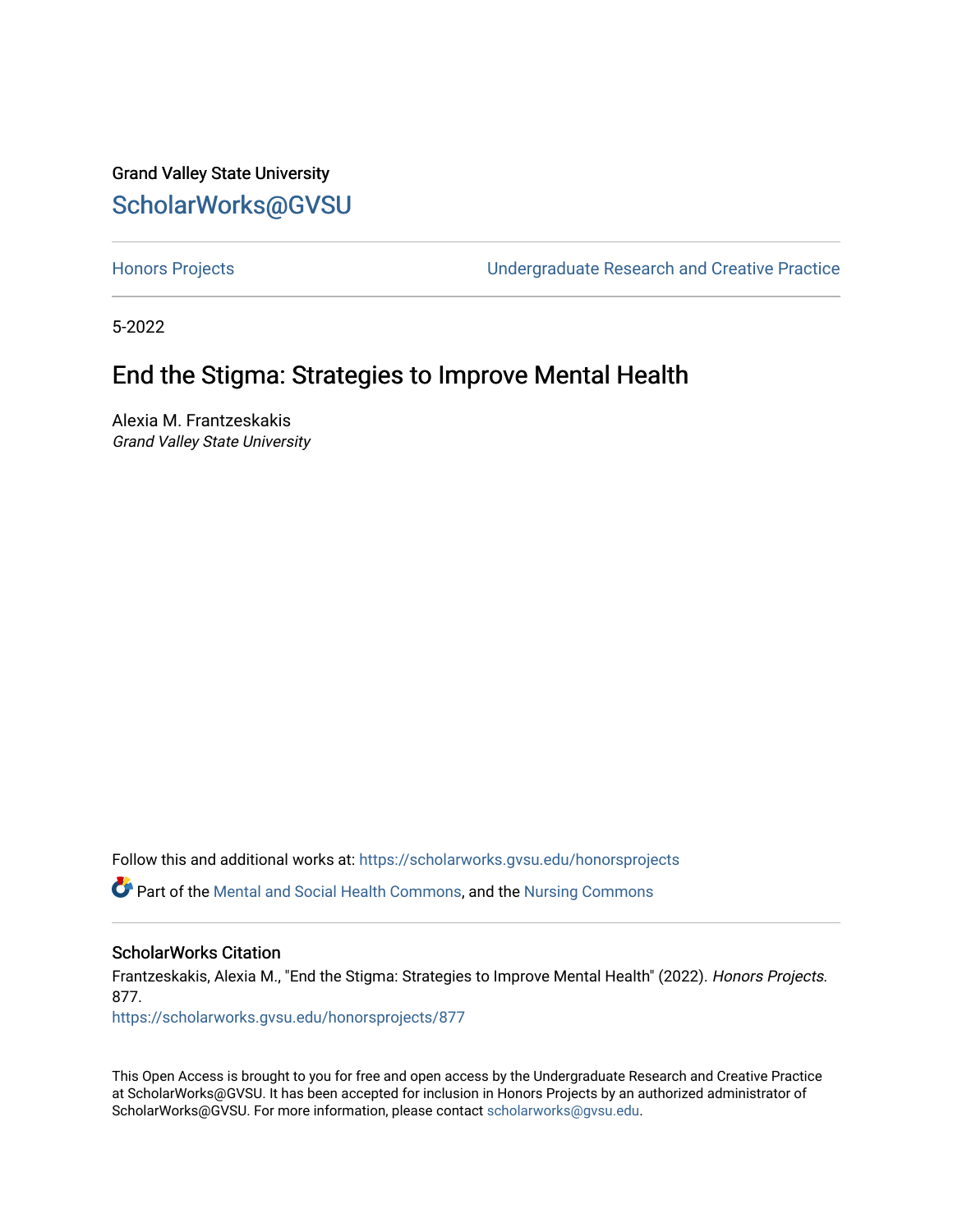## **End the Stigma: Strategies to Improve Mental Health**

Alexia M. Frantzeskakis

Frederik Meijer Honors College, Grand Valley State University

HNR 499: Senior Project

Professor Dave Vander Ark

May 3, 2022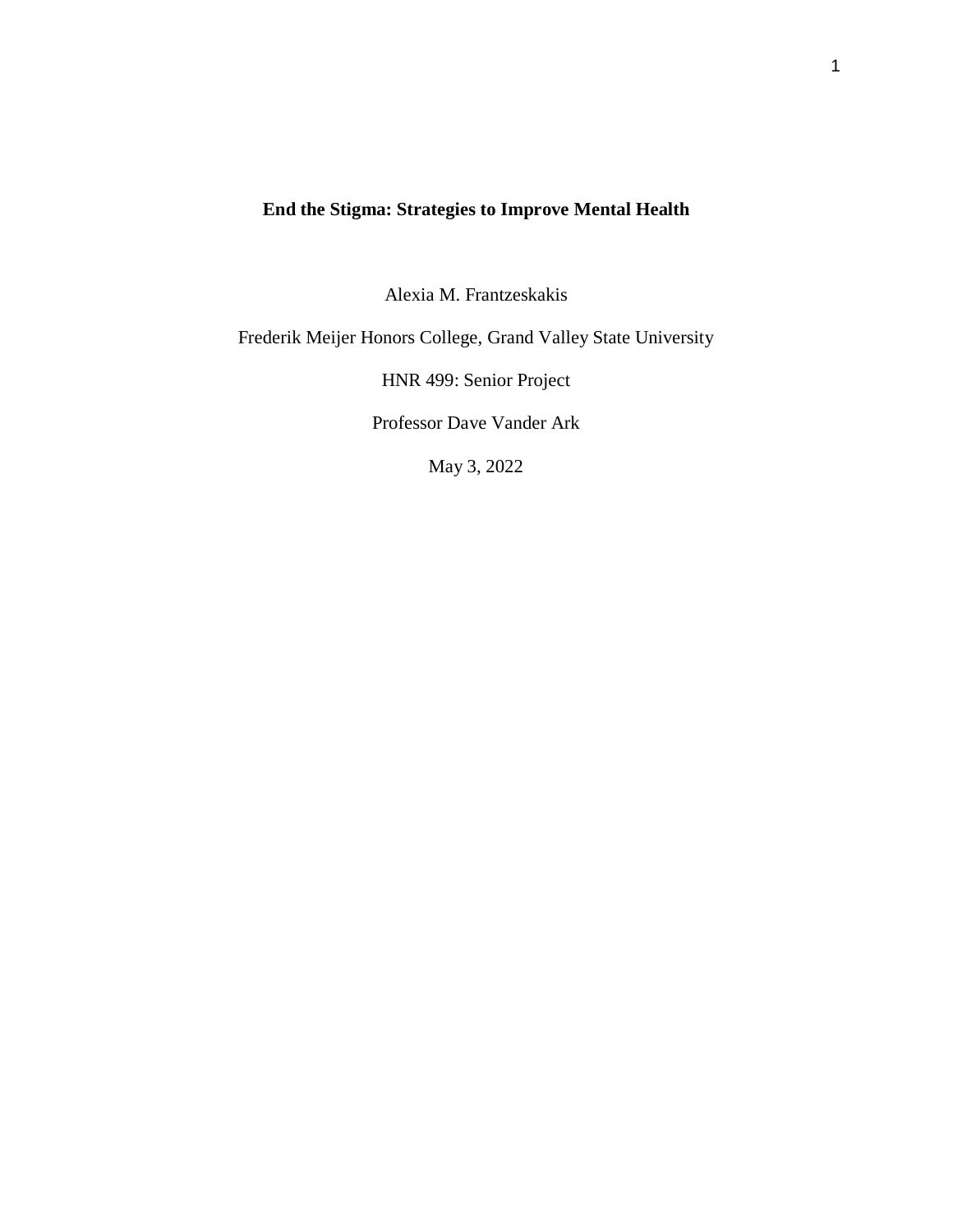#### **End the Stigma: Strategies to Improve Mental Health**

Mental health is a rising concern among college students. College is a particularly stressful time when students are learning how to be independent, as well as manage a new environment and course load. It is the first time many of them are living on their own which brings new responsibilities. Students do not always have the tools necessary to be able to cope with stress in healthy ways (Roming & Howard, 2019). This can lead to a decline in mental health (Shermeyer et al., 2018).

Unfortunately, there is still stigma associated with mental health. This can prevent students from acknowledging that they are struggling with their mental health for fear that they will be viewed differently. If students are not open about their mental health concerns, they will be less likely to cope effectively and seek the necessary help (Roming & Howard, 2019). When an individual is struggling with mental health, taking care of themselves becomes increasingly difficult. Without lifestyle changes or resources, other areas of their life and overall health may begin to decline as well.

The goal of this project is to normalize open communication about mental health while promoting awareness of positive coping strategies and resources that are available to students free of cost. Establishing positive coping skills is essential to build and maintain the overall wellbeing of students. The strategies included to promote mental health are physical activity, mindfulness, social media use, implementing routines, as well as identifying resources available in the community. No individual deserves to suffer alone and in silence; there is help waiting to be utilized.

#### **Methods**

2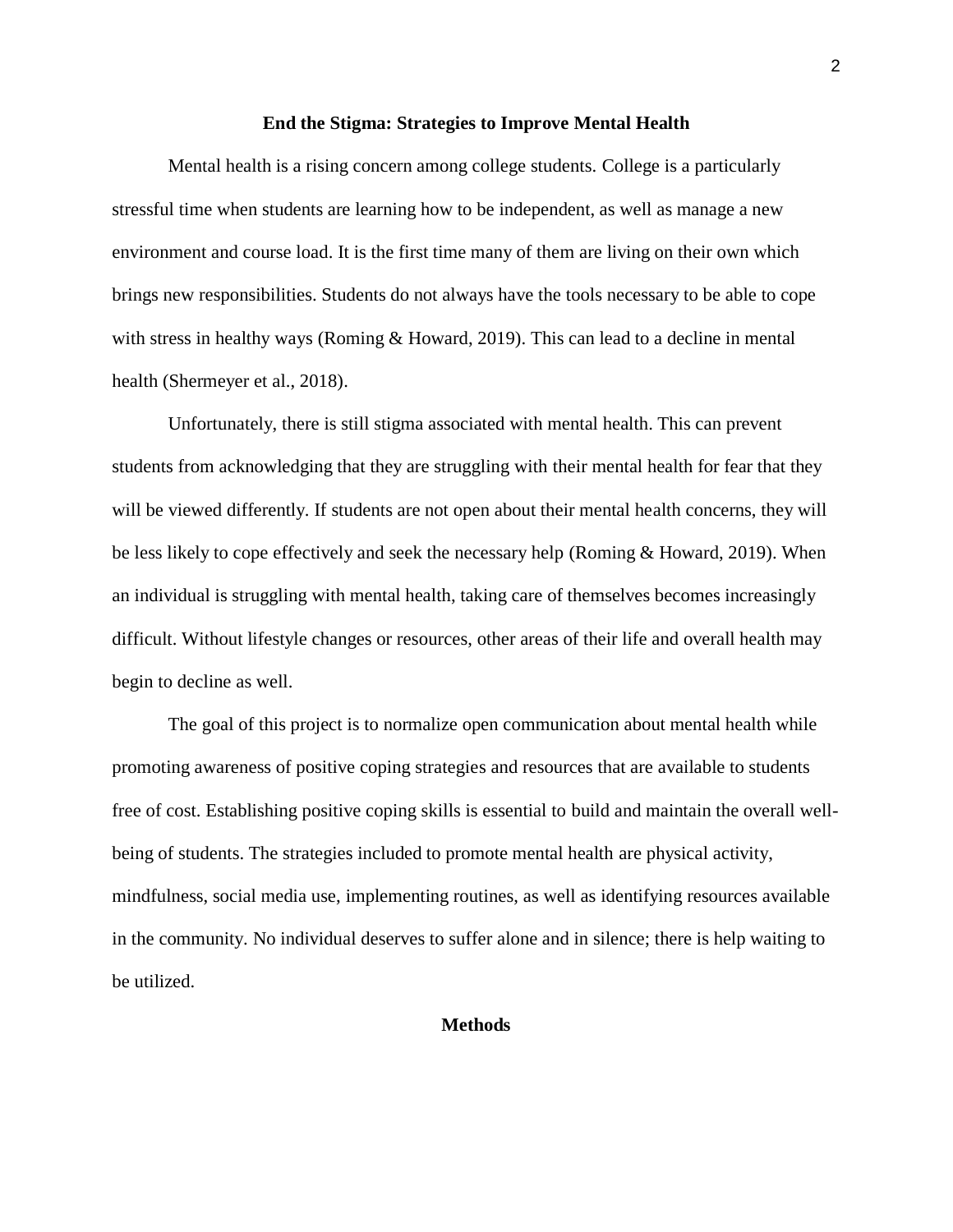The project began by identifying that improving the mental health of college students would be the focus of this project. This was due to my passion for mental health. As a nursing student, I understand the importance that mental health plays in overall health and well-being. I thought that this would be the perfect opportunity to spread awareness of strategies and resources available to improve mental health in college students.

Prior to implementing the project, I gathered information from articles on the Grand Valley State University (GVSU) library databases. The literature search was centered on mental health among college students as well as evidence-based coping strategies that improve mental health. The main themes that I found involved physical activity, mindfulness, social media use, and routines. In addition, I familiarized myself with the mental health resources available at GVSU. I decided that my deliverables for the project would be five fliers to distribute to incoming freshmen accompanied by a paper discussing the overall process.

After completing my senior project proposal, I began to create the five fliers: physical activity, mindfulness, social media use, routines, and resources within the community. I utilized the graphic design website Canva to design the fliers. Each flier was developed with the aim that they would be emailed out to the incoming honors students during their welcome week. One flier would be emailed out each day, so the students have available information on how to help cope with their new environment early on.

When creating the fliers, I kept in mind that my target audience would be students who are already quite busy. Therefore, I wanted to keep the fliers as concise as possible so that students would be more likely to read the information. I included key points such as benefits of the strategy along with tips for how they could be incorporated into their day to day lives. I also provided links to websites and videos for more information if the students are interested. Once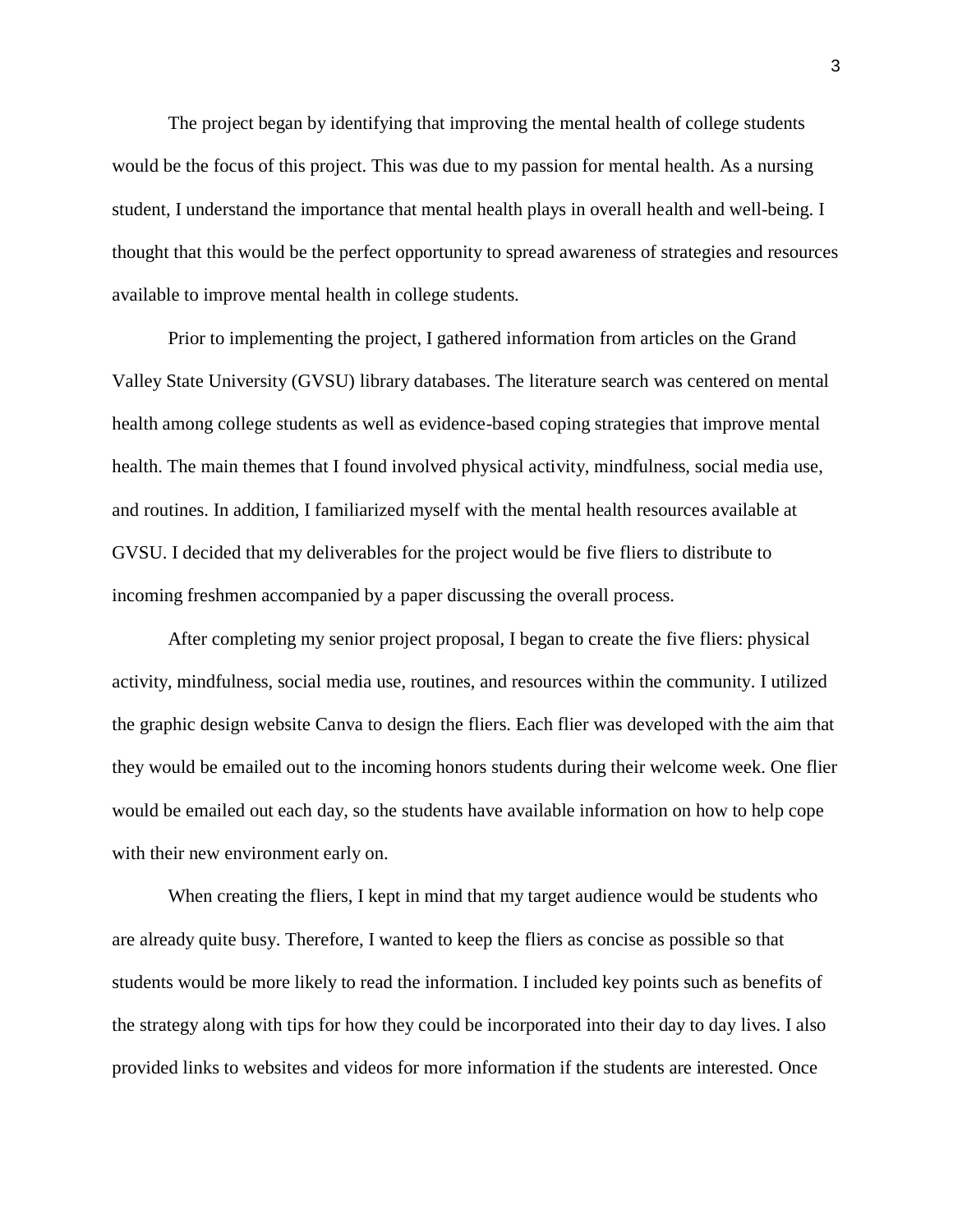the fliers were complete, I spent the remaining time working on writing the paper to further discuss each strategy in greater detail.

### **Flier Topics**

#### **Physical Activity**

Physical activity is commonly known to improve physical health, but it has been well established as a key factor in maintaining and improving mental health as well. Some of the benefits are that it can reduce depression, anxiety, and stress while improving sleep and cognition due to the release of endorphins (Mikkelsen et al., 2017). To receive the most benefits from physical activity on mental health, it is recommended to get between 2.5 to 5 hours of moderate intensity activity each week (Mikkelsen et al., 2017). It is best practice to spread the activity out over the week and maintain a schedule to develop a sustainable habit.

When physical activity is incorporated into daily life, it can help improve depression and anxiety (Mikkelsen et al., 2017). Students who are experiencing depression can benefit from physical activities in many ways. One being that it can provide them with an activity to look forward to. If they are exercising in the form of a club, they will also be increasing their social interactions. Exercise can be utilized as a coping mechanism due to its ability to relieve stress. If a student notices that they are becoming anxious or overwhelmed, they can take a break and go on a 10–20-minute walk (Mikkelsen et al., 2017). Physical activity provides a positive distraction allowing students to recenter and refocus.

Physical activity also promotes sleep. Humans are active beings, however, currently it is common for lifestyles to promote sedentary behavior. This is relevant to college students who sit in classes and do homework for extended periods of time. When students participate in physical activity, they get their body moving which reduces stress and tension. In turn, this promotes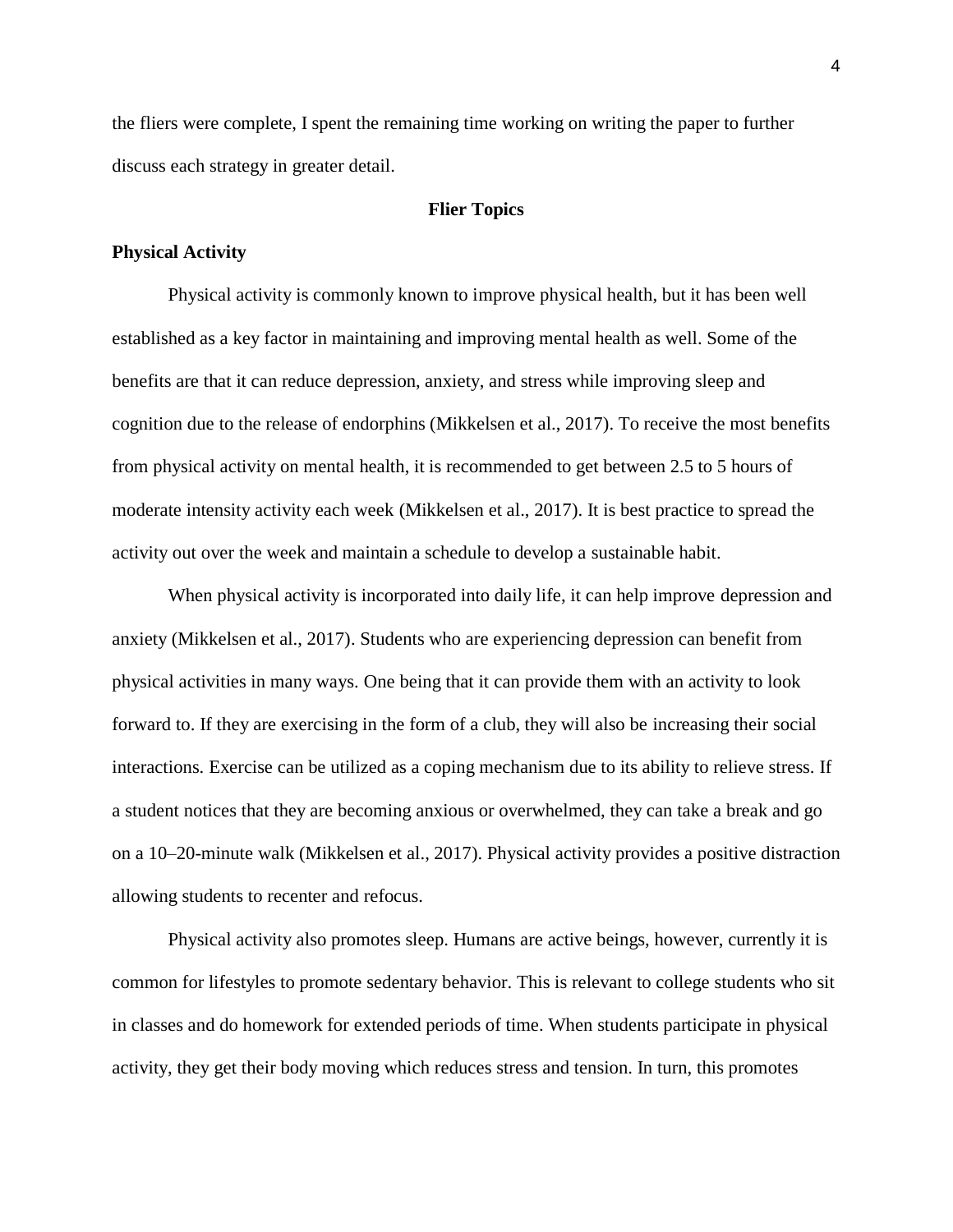relaxation and improves the quality of sleep. Since many college students do not have a good sleep schedule this can prove to be beneficial to their mental health. If the student is receiving better quality sleep, they will feel more energized throughout the day which also helps improve cognition and focus.

It is important to start small and build up the intensity and frequency gradually. This allows the habit to be sustainable while preventing injury. If an individual exercises too much in the beginning, they may become exhausted and feel that it is not something they can continue to do regularly. The process of becoming an active individual looks different for everyone, finding what is enjoyable is key.

Within the physical activity flier, I discussed benefits, campus resources, physical activity guidelines, tips, and links to more information. The campus resources include the gym and free exercise classes, as well as clubs like dance, rock climbing, running, etc. Students can utilize these resources, or they can exercise on their own. One great form of physical activity is walking. To encourage walking, I listed the distance between known campus landmarks.

### **Mindfulness**

The practice of mindfulness has become more mainstream, but the concept itself is not always clear. Mindfulness is the practice of paying attention to the present moment nonjudgmentally. It is a skill that can be practiced in many forms. Mindfulness is known to have many benefits. These include decreasing stress, anxiety, and depression while promoting positive self-talk and emotional awareness (Bamber & Morpeth, 2018).

Meditation and breathing exercises aid in anxiety and stress reduction by slowing the heart rate and promoting relaxation in as little as 10 minutes (Bamber & Morpeth, 2018). Taking time to sit and meditate first thing in the morning can alleviate stress while allowing time to set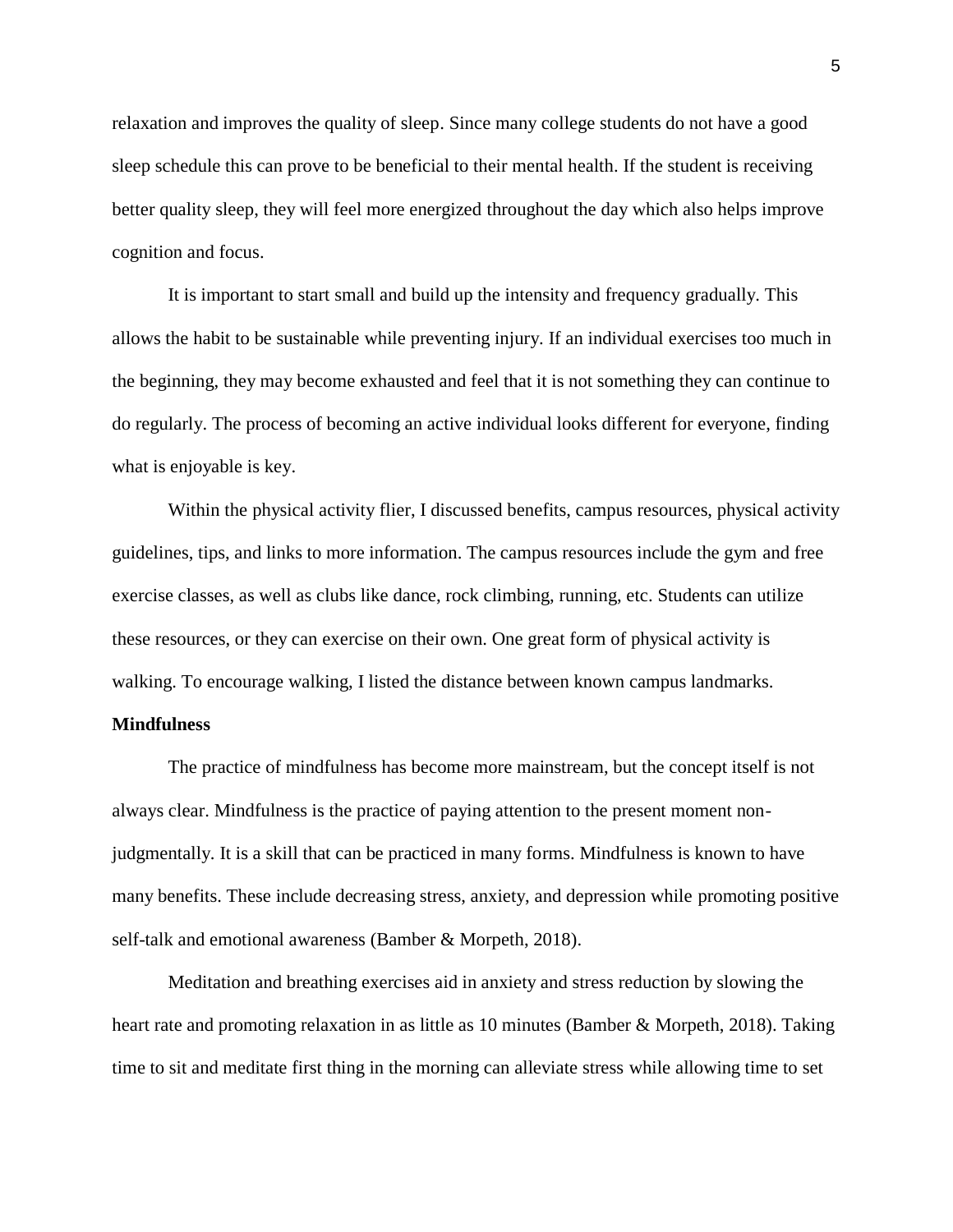intentions for the day. Practicing meditation at night can be useful to destress and promote sleep while allowing time to reflect on the day. The university has a Meditation and Mindfulness club and there are also many guided meditations and breathing exercises on YouTube that are free and easy to follow. Grounding techniques, such as the 5, 4, 3, 2, 1 technique, reduce anxiety by switching the focus to noticing the five senses. By paying attention to the immediate surroundings, it cultivates a sense of safety in the present moment. A common misconception of meditation is that the goal is to sit in silence without thinking. However, the goal is to allow the thoughts to present themselves freely and evaluate them in a nonjudgmental way. Gratitude journaling is especially useful if one is struggling from depression (Petrocchi & Couyoumdijan, 2016). This exercise is done by writing down things one is grateful for. It is an intentional act to notice the good in life no matter how big or small. There is always something to be grateful for, and intentionally looking for the positives in life promotes feelings of happiness.

As mindfulness becomes a habit, emotional awareness will develop. Emotional awareness is the act of becoming aware of feelings and understanding where emotions are coming from. Emotions do not have always have to be labeled as positive or negative. One way to shift this mindset is to begin to explore thoughts and emotions with curiosity. With practice, negative self-talk can be shifted into positive self-talk. This is done by noticing negative thought patterns, reviewing them, and reframing the thoughts into positive ones (Bamber & Morpeth, 2018).

In the flier that I created for the students, I included the definition of mindfulness, benefits, examples, and campus resources. The examples that I chose to include were meditation and breathing exercises and gratitude journaling. To keep the flier simple but still contain useful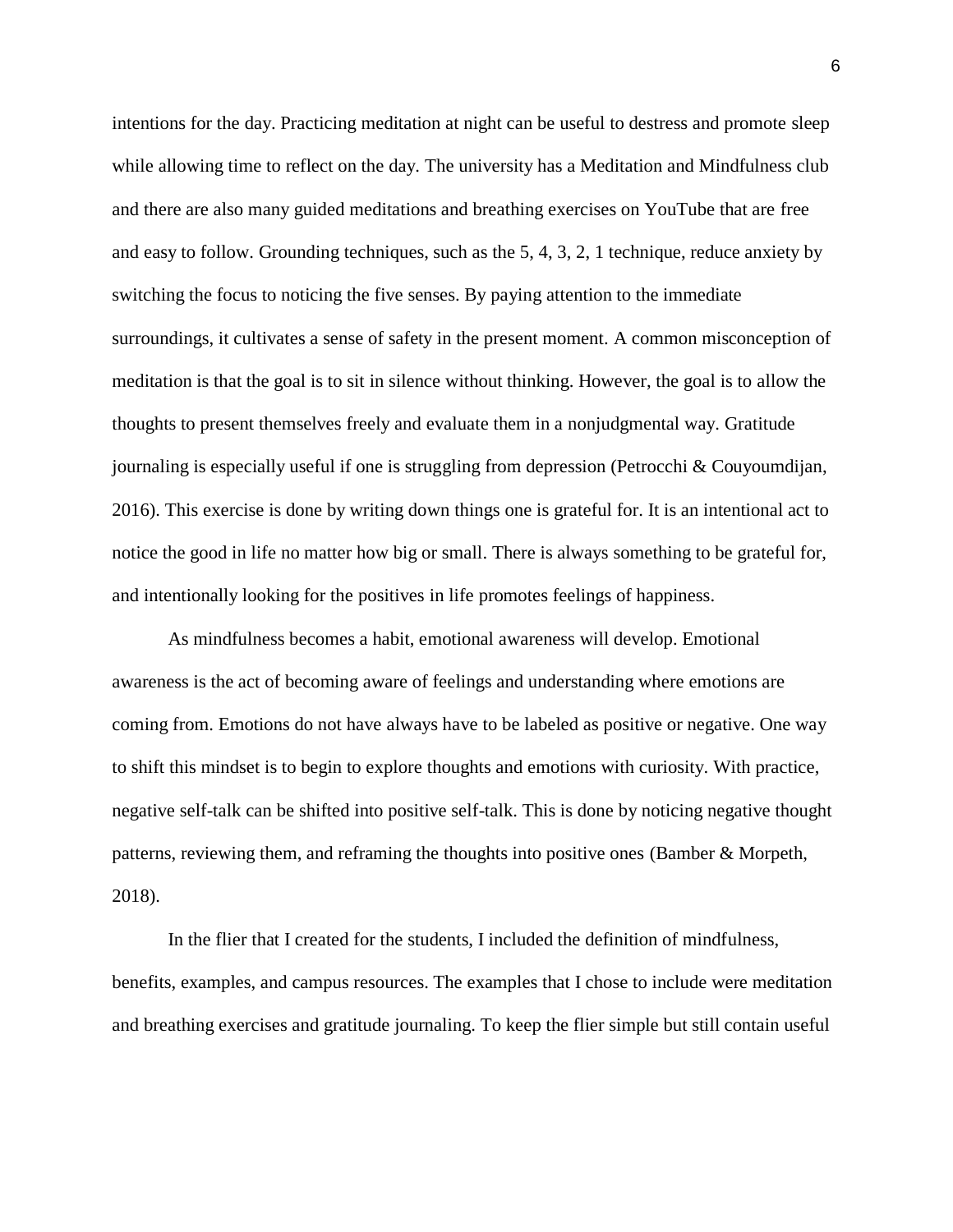information, I provided links to where students can learn more about each technique as well as videos that explain how to practice the skill.

### **Social Media Use**

As technology has become a prominent aspect in society, people are spending more time on their phone. Browsing on social media accounts for a large amount of this time. It is recommended that 30 minutes a day or less is allocated to social media use, however, on average, people spend over two hours per day on social media (Meshi & Ellithorpe, 2021). Increased social media use limits time for self-reflection. This can be detrimental to college students particularly because it is common to continuously scroll through social media feeds and lose track of time. Social media allows people to feel more connected to others, however, it can also take away from in-person interactions and has several negative effects. The negative effects include low self-esteem, loneliness, depression, decreased productivity, disrupted sleep, and anxiety (Meshi & Ellithorpe, 2021).

Low self-esteem, loneliness, and depression can occur if one begins to compare their life to what they see others post on social media (Meshi  $\&$  Ellithorpe, 2021). This is because when students are sitting down and scrolling on their phones, they are seeing other people's life highlights. In addition, many photos are drastically edited which can perpetuate negative body image in those viewing the content. This can make students feel like they are missing out or not good enough. Ways to improve use is to choose the content that is consumed. Students can do this by unfollowing accounts that make them feel bad about themselves and follow positive accounts that align with their values and goals or challenge them in a beneficial way. It is also important for students to recognize that not everything on social media is truthful. Content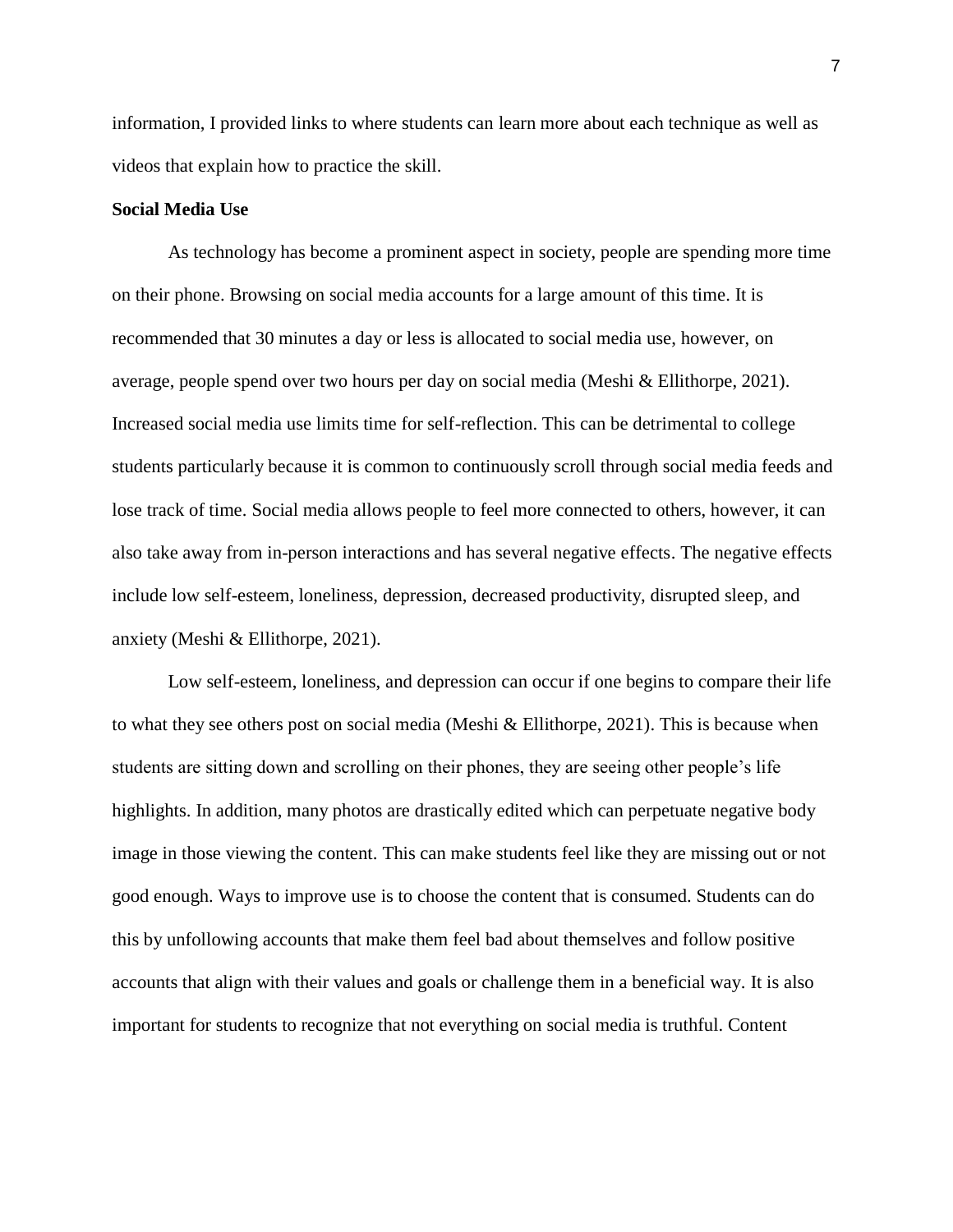creators pick and choose snapshots of their day to day lives to make it seem more glamorous. It is important that they remind themselves that they do not need to change who they are.

Decreased productivity and anxiety are common effects of social media use as well. This is due to the amount of time spent on social media. When students spend more time on social media, less time is spent doing homework. Therefore, students may quickly become overwhelmed and feel as if they do not have enough time to complete homework assignments. It is important to use social media time meaningfully in a way that does not impede on obligations to minimize anxiety, increase productivity, and allow one to focus on themselves.

In the flier, I included the negative effects of social media, reminders while using social media, and how to monitor and limit screen time. One tip that I included to enhance productivity is that it is best practice to put phones out of reach and sight while doing homework. This improves productivity and decreases the amount of time spent on assignments due to not getting distracted by notifications. It is common that when a notification is opened, students find themselves answering that notification and then scrolling through social media. If the phone is out of sight, distractions are minimized, and work can be accomplished more efficiently. It is okay to not reply to notifications immediately, the notifications will still be there later once the student accomplishes their work.

Another negative aspect of social media is that it disrupts sleep. Students commonly stay up later than necessary to complete homework because they get distracted by their phones throughout the day. Another factor that causes sleep disruption is that instead of trying to fall asleep right away, students will bring their phones to bed and scroll through social media. One tip I included is for students to not go on their phone at least one hour prior to bed. This allows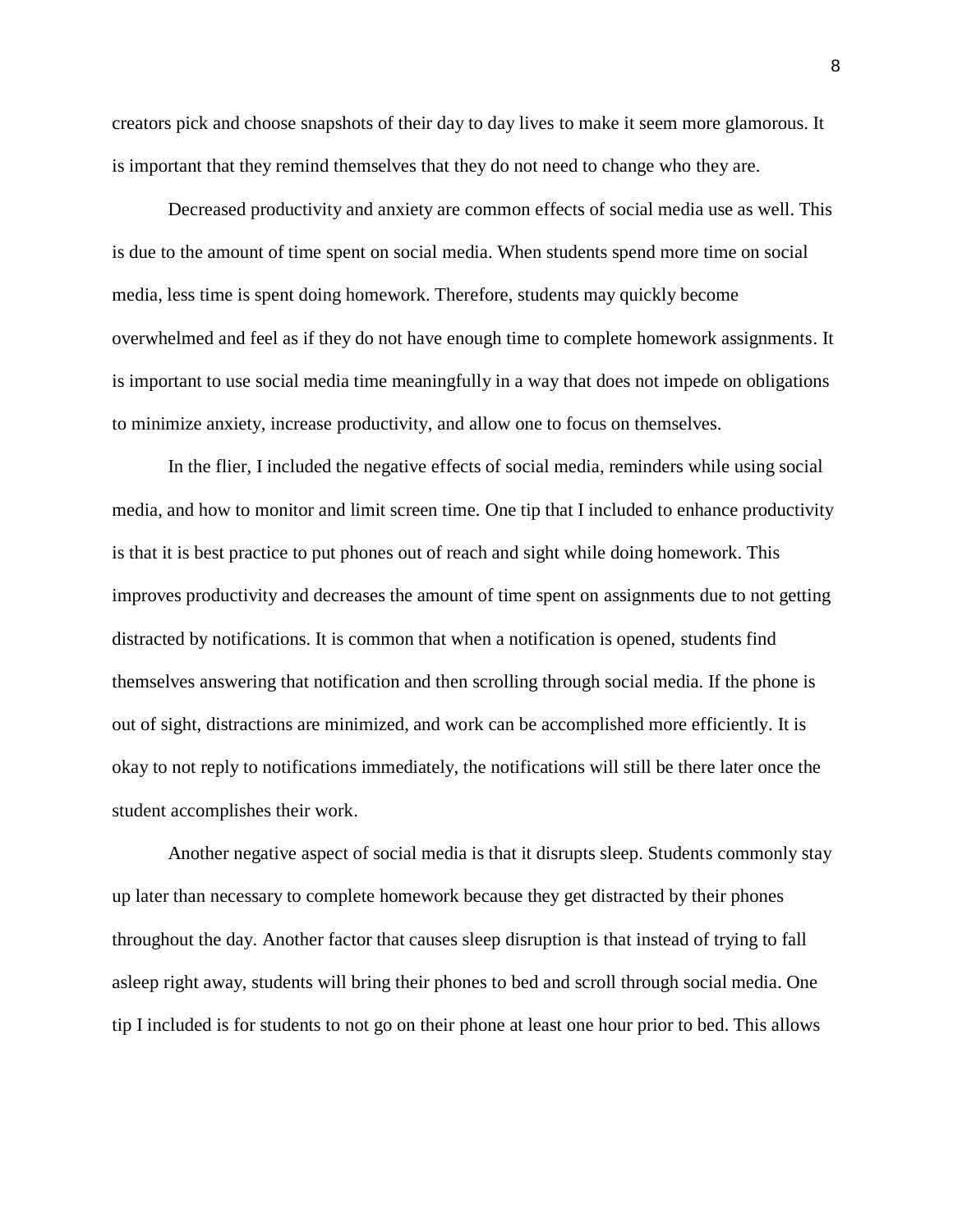them to stick to a sleep schedule and prevents them from staying up later than intended due to the endless scroll.

To mindfully use social media, I recommended that students monitor their screen time. Phone settings typically have a screen time breakdown that lets one see exactly how much time they are spending on each app. From here students can see which apps they may be spending too much time on. Within the phone settings, there is also the ability to place time limits on apps. Students can set time limits for apps they need to cut down their use on. When the time limit is up, a notification will send them an alert that they have reached their time limit for the day and the app will be unavailable until the next day. This helps prevent the mindless scrolling on social media and loss of valuable time.

#### **Routines**

Humans are creatures of habit. Establishing routine creates a sense of purpose, belonging, and comfort. Adding routines into daily life gives students the space and time they to take care of themselves and their responsibilities. The benefits of routines are that they aid in time management and organization, decrease stress, and improve overall health and well-being by staying accountable to oneself (Murray et al., 2021). In the flier, I included the benefits of routines and then I discussed morning, bedtime, and weekly routines, as well as, how to start and tips.

Those who are struggling with mental health may be far removed from a sense of routine; making even getting out of bed and starting the day difficult to do. This is where morning routines come in. When students develop morning routines that are mindful and meaningful to them, it will be easier to get out of bed and take those first steps. With a morning routine in place, the student already has a plan on exactly how they will begin the day. This minimizes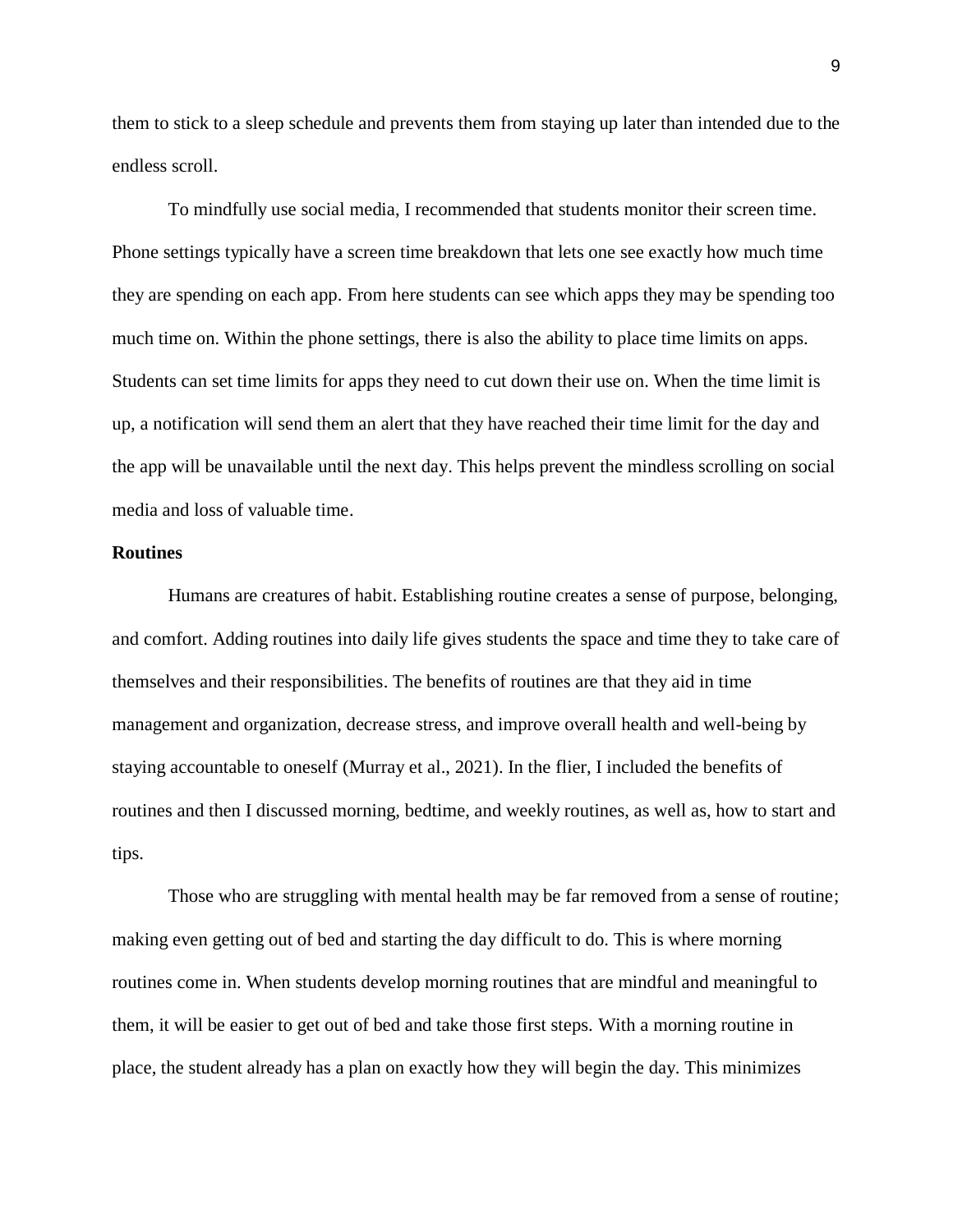decisions in the morning and reduces the stress and sense of being rushed. This allows students to focus on themself and get ready in a peaceful way that starts their day off calm. I included that it is good to establish a set wake up time and have an order for daily hygiene tasks and breakfast to ensure that students are taking care of themself. To add a mindfulness aspect to this, I included that it is beneficial to minimize screen time in the morning and use this time to focus on themselves and the day ahead.

For bedtime routines, I stressed the importance of having a set bedtime to promote a regular sleep schedule. I also included the importance of setting aside time to relax and reflect. One of the tips I included here is to get a journal and plan out the next day before going to bed. This helps students stick to routines and can also reduce anxieties about the next day because they already know what needs to be done.

Weekly routines are especially important. This is a good practice for students to make sure their life is well-balanced, and they are intentionally making time for things that bring them happiness. College can be stressful, and it is essential to take breaks to enjoy life. Topics that I included were self-care, chores, homework, and socialization. Self-care is important to decompress after stressful weeks and maintain happiness. I included a link on the flier to selfcare ideas in case students do not know where to start or what self-care may look like. As for chores and homework, incorporating these into weekly routines allows students to reduce stress and stay organized. It is a good idea to set aside specific times for homework and chores throughout the week. This makes it more likely that all tasks will get accomplished, and students will be less likely to live in messy dorms or worry about when they will get their homework done. Messy spaces create messy brains, so it is good to create habits to keep spaces clean. As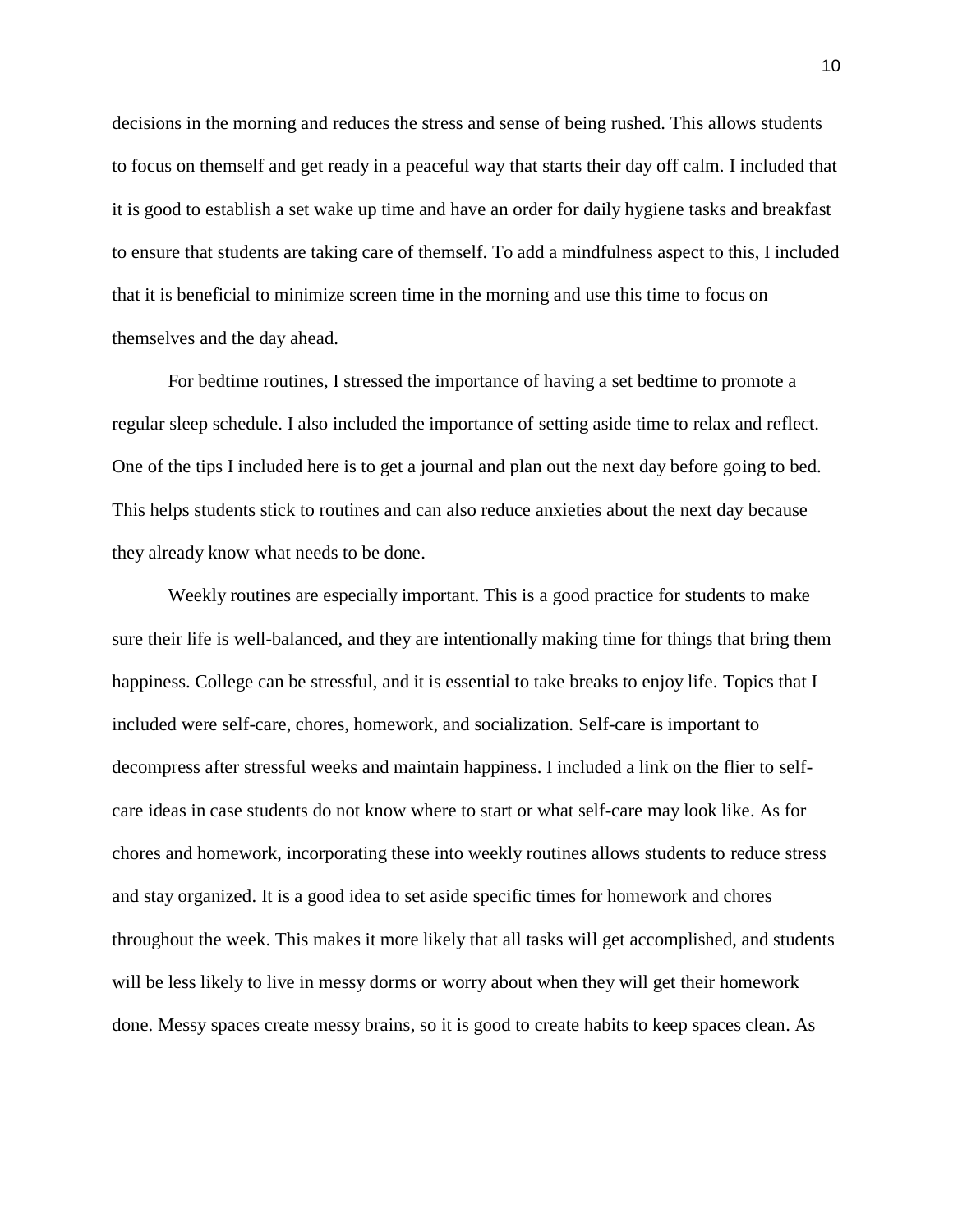for socialization, is also important that students are scheduling in times to see friends or family each week. No matter how stressful college may get, everyone needs to take breaks.

One tip that I included is that it is important for students to take an inventory and check in with themselves to see how they are currently managing their time. Students should note areas that they would like to be spending more or less time in. Another tip I included is to create a detailed monthly calendar at the beginning of the semester with class times, due dates, work schedule (if applicable), and important event dates. I recommended that students check this each night when they create a plan for the next day. This helps them stay on top of obligations, decrease anxiety, and stick to their routines.

#### **Resources**

For the last flier I included resources that students have access to in the community. I find that many students do not always know what resources are available. The university has great resources to help students work through their difficulties, but the resources are not always utilized. The goal of this flier was to bring awareness to students early on in their college career on the resources available.

I included six resources in the flier. I added a short description of the resource as well as a link that students can click on to access more information about the resource. The first resource I included was the University Counseling Center. Here students can receive both individual and group therapy, free of charge. Therapy can be expensive, and therefore not always accessible to college students. The counseling center allows all students to have access to professional help in times of need or extra support. The website also has many additional resources on ways that students can improve their mental health. The next resource I discussed was the National Suicide Prevention Lifeline. This is a hotline that is available 24 hours per day and provides free and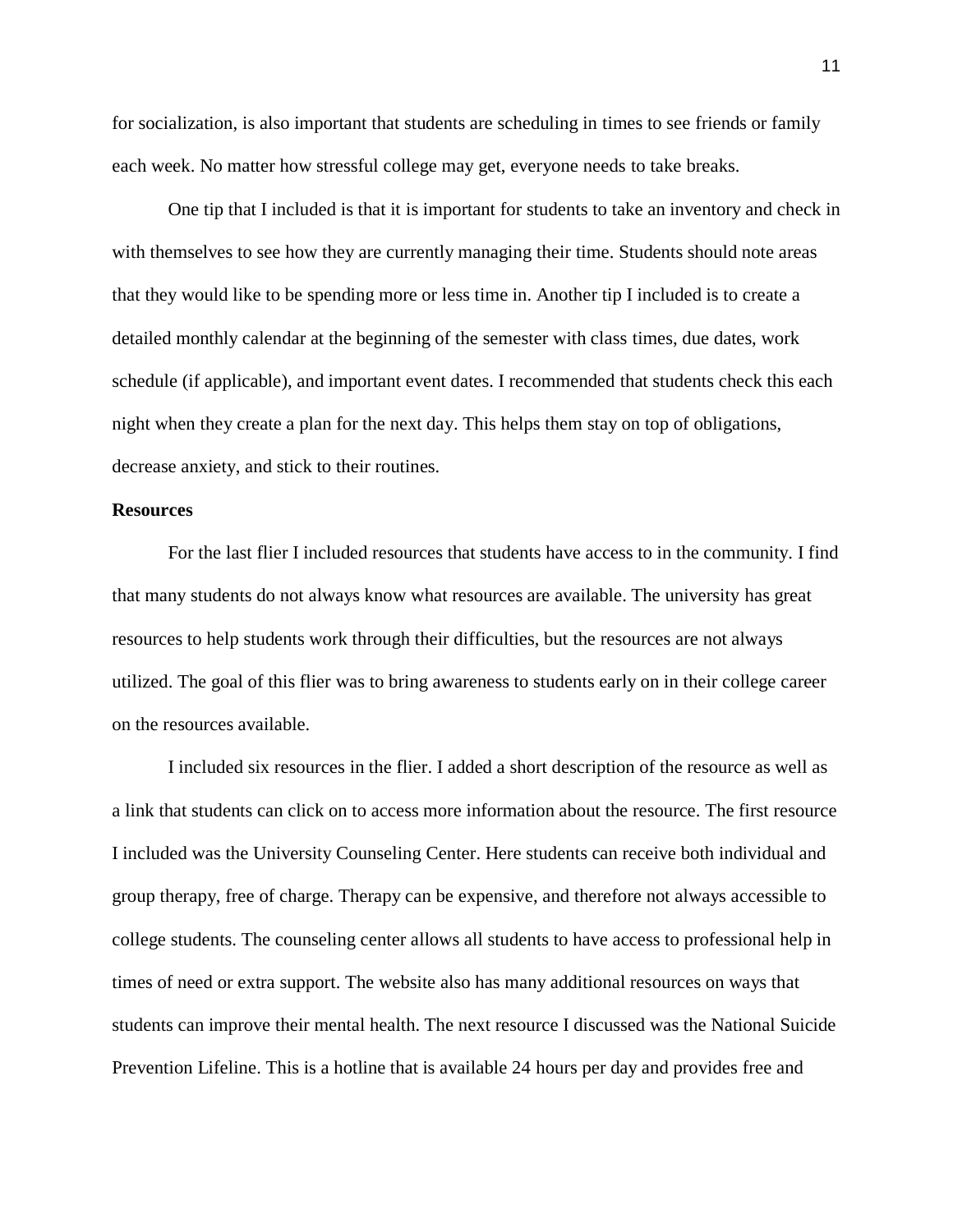confidential support for those who are experiencing distress. The next resource I include was a page on stress management from the Student Academic Success. Increasing knowledge about tools to manage stress is beneficial to help students effectively cope with increased stress during busy weeks. I also included the counseling center's podcast on mental health called "I'm Doing Fine" where the group discusses mental health topics. This can provide entertainment and education on how to deal with mental health as well as make students feel less alone. In addition, I included the university CARE Team as a resource. This resource is for those who know someone who is struggling with mental health issues but do not know how to help. The link I included takes the students directly to the page which explains what they do and the link to filling out a CARE report. The final resource I included is Alcohol and Other Drug Services. This is a branch of the counseling center which screens students for substance dependency and provides aid to support them. It also includes what to do in the event someone has an alcohol or drug overdose. Even if students do not think that this is a situation they will encounter, it is best to spread awareness so students know what they can do to help. It is important that incoming students are aware of the medical amnesty act, so students are willing to call in an emergency without fear of being reprimanded.

#### **Conclusion**

Although mental health is becoming more of an accepted topic, mental health still holds stigma. It can be difficult for people to admit to themselves and others that they are struggling. The goal of this senior project is to help continue the conversations on mental health. The more open we are about mental health as a community, there is a greater that lives will be saved. It can be difficult to keep up with the day-to-day tasks of living, especially when life gets stressful. It is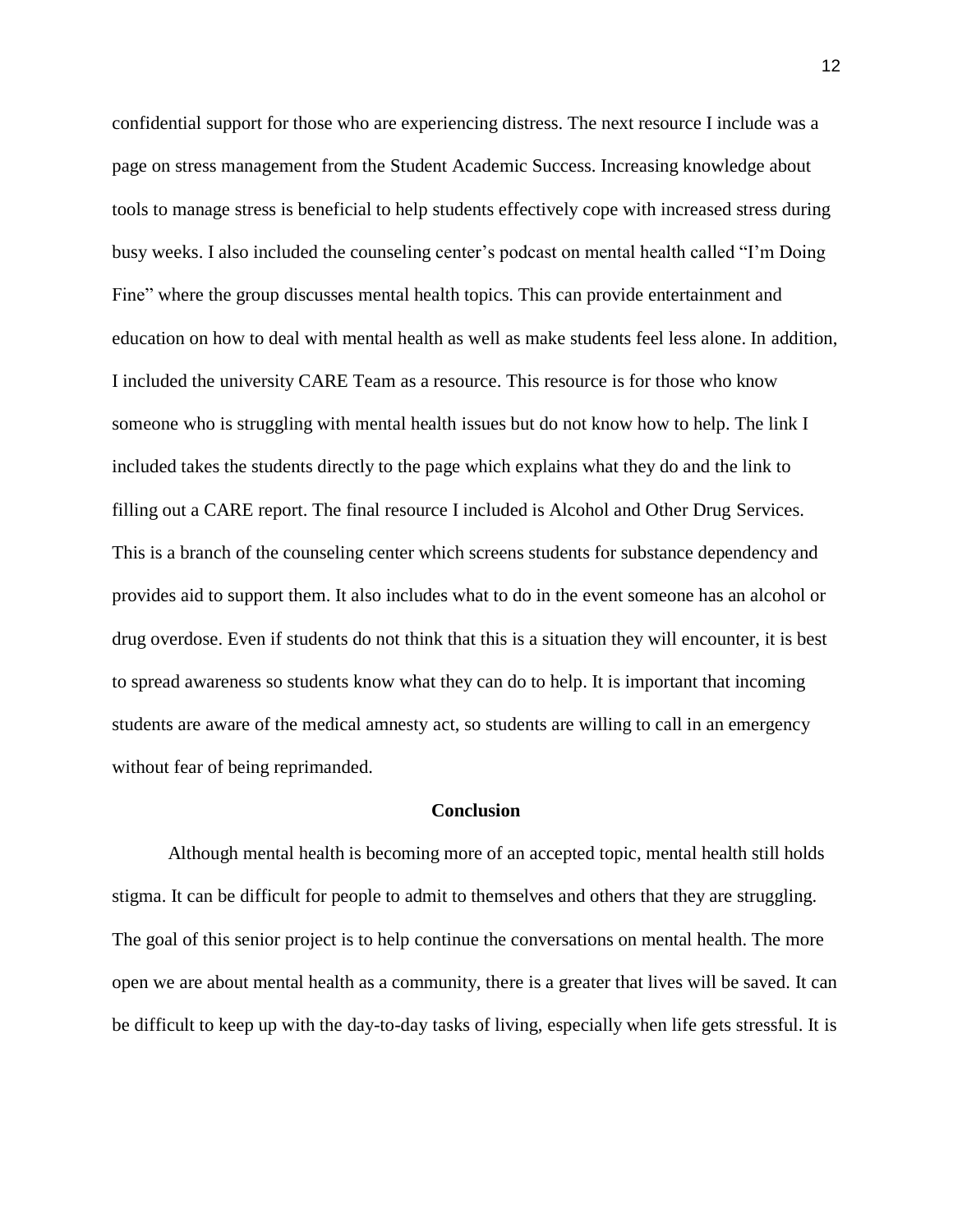key that students know how to take care of themselves and their mental health while using positive coping strategies.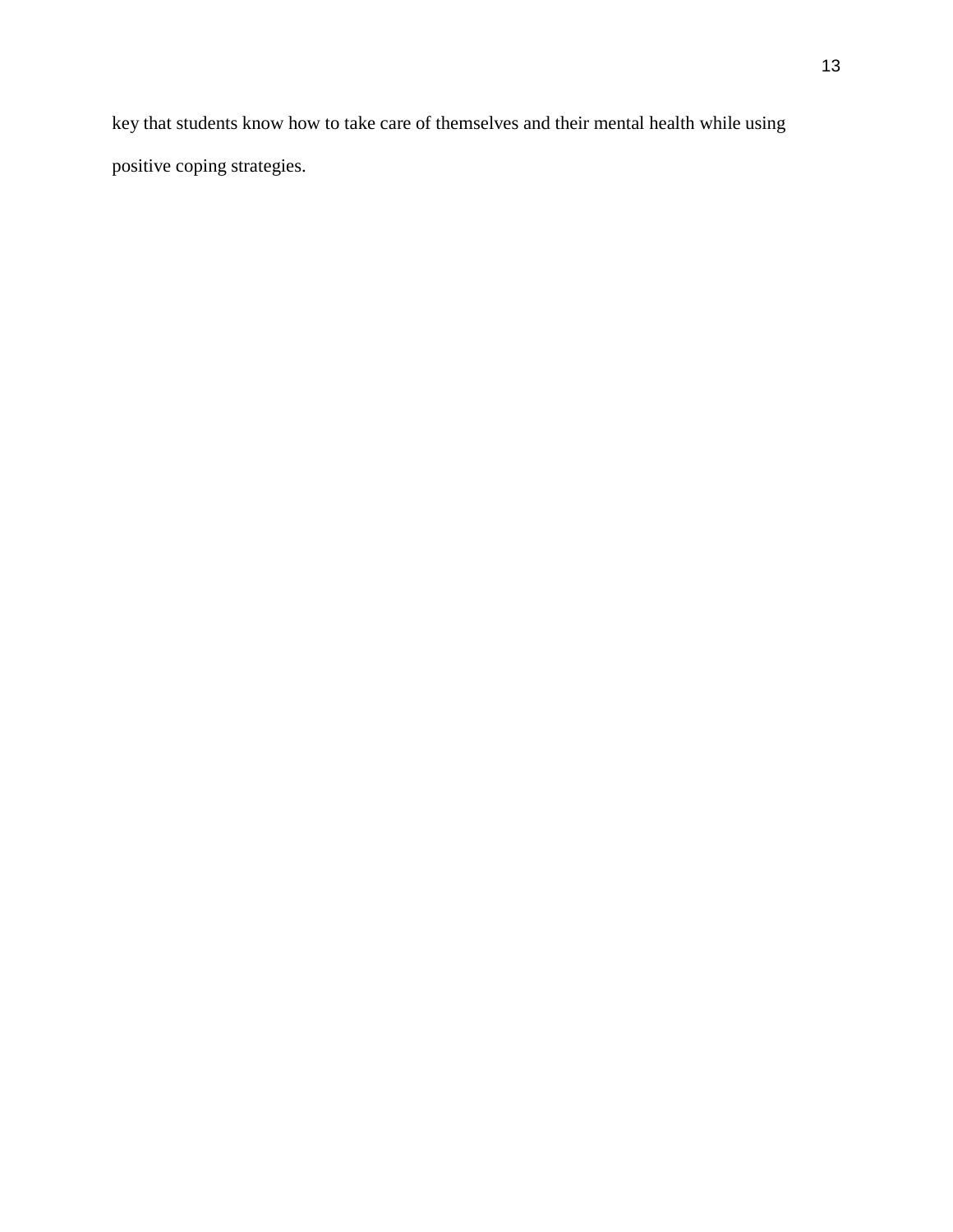#### **Resources**

- Bamber, M. D., & Morpeth, E. (2018). Effects of mindfulness meditation on college student anxiety: A meta-analysis. *Mindfulness 10*(2), 203-214*.* https://doi.org/10.1007/s12671- 018-0965-5
- Coiro, M. J., Bettis, A. H., & Compas, B. E. (2017). College students coping with interpersonal stress: Examining a control-based model of coping. *Journal of American College Health, 65*(3), 177-186. http://dx.doi.org/10.1080/07448481.2016.1266641
- Gitlow, L., Janney, B., Lemery, C., McDonald, J., McGinley, B., & Rabideau, K. (2019). How college students diagnosed with anxiety disorders and/or depression use everyday technology. *Disability and Rehabilitation: Assistive Technology, 14*(8), 809-816. https://doi.org/10.1080/17483107.2018.1499143
- Meshi, D. & Ellithorpe, M. E. (2021). Problematic social media use and social support received in real-life versus on social media: Associations with depression, anxiety, and social isolation. *Addictive Behaviors, 119*(1), 1-6. https://doi.org/10.1016/j.addbeh.2021.106949
- Mikkelsen, K., Stojanovska, L., Polenakovic, M., Bosevski, M., & Apostolopoulos, V. (2017). Exercise and mental health. *Maturitas, 106*(1) 48-56. http://dx.doi.org/10.1016/j.maturitas.2017.09.003
- Murray, G., Gottlieb, J., & Swartz, H. A. (2021). Maintaining daily routines to stabilize mood: Theory, data, and potential intervention for circadian consequences of COVID-19. *The Canadian Journal of Psychiatry, 66*(1), 9-13. https://doi.org/10.1177/0706743720957825